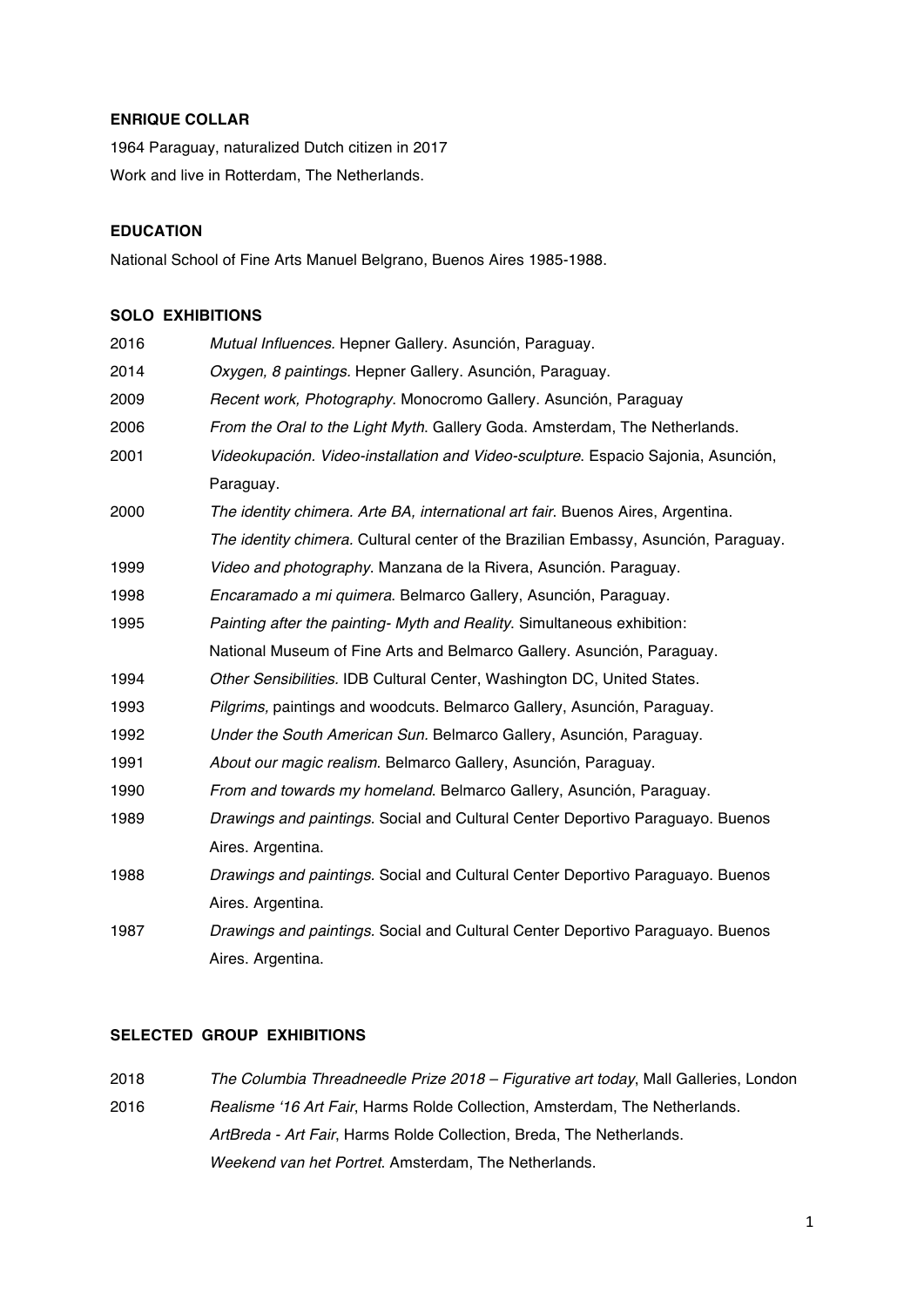| 2015 | Realisme '15 Art Fair, Harms Rolde Collection, Amsterdam, The Netherlands.       |
|------|----------------------------------------------------------------------------------|
|      | PAN Art Fair, Harms Rolde Collection, Amsterdam, The Netherlands.                |
| 2014 | Realisme '14 Art Fair, Harms Rolde Collection, Amsterdam, The Netherlands.       |
| 2013 | PAN Art Fair, Harms Rolde Collection, Amsterdam, The Netherlands.                |
| 2012 | PAN Art Fair, Harms Rolde Collection, Amsterdam, The Netherlands.                |
| 2011 | PAN Art Fair, Harms Rolde Collection, Amsterdam, The Netherlands.                |
|      | ArtMadrid 11, Foundation for the Arts and Artists, Spain.                        |
| 2010 | PAN Art Fair, Harms Rolde Collection, Amsterdam, The Netherlands.                |
|      | Dutch Art Now (The Armory Show) Harms Rolde Collection, New York, United States. |
|      | Realisme '10 Art Fair, Harms Rolde Collection, Amsterdam, The Netherlands.       |
|      | Figurativas V - Painting and Sculpture Competition, MEAM Museum. Fran Daurel     |
|      | Fundation, Barcelona, Spain.                                                     |
|      | Figurativas V - Painting and Sculpture Competition, MEAM Museum, Casa de la      |
|      | Moneda, Madrid, Spain                                                            |
|      | ArtAntique Art Fair, Harms Rolde Collection, Utrecht, The Netherlands.           |
| 2009 | Figurativas IV - Painting and Sculpture Competition, MEAM Museum, Casa de la     |
|      | provincia de Sevilla, Spain.                                                     |
|      | Figurativas IV - Painting and Sculpture Competition, MEAM Museum, Casa de las    |
|      | Americas, Madrid, Spain.                                                         |
|      | Realisme '09 Art Fair, Harms Rolde Collection, Amsterdam, The Netherlands.       |
|      | Pan Art Fair, Collectie Harms Rolde. Amsterdam, The Netherlands.                 |
|      | Figurativas IV - Painting and Sculpture Competition, MEAM Museum, Spain.         |
|      | Proponendo Art Fair, Forte dei Marmi- Pablo Ruiz Gallery, Italy.                 |
|      | Realisme '09 Art Fair, Collectie Harms Rolde, Amsterdam, The Netherlands.        |
| 2008 | Van oude mensen het geheim. Karmel klooster Drachten, The Netherlands.           |
|      | Agnieten Kapel, Godá Gallery. Gouda, The Netherlands.                            |
|      | Open Art Fair, Utrecht, The Netherlands.                                         |
|      | Figurativas III - Painting and Sculpture Competition, Barcelona-Madrid, Spain.   |
|      | Realisme 08 Art Fair, Collectie Harms Rolde. Amsterdam, The Netherlands.         |
| 2006 | BP Portrait Award, National Portrait Gallery, 14 juni/19 augustus, London,       |
|      | United Kingdom.                                                                  |
|      | Agnieten Kapel, Godá Gallery. Gouda City, The Netherlands.                       |
| 2001 | Mercosur Biennal. Porto Alegre, Brasil.                                          |
| 2000 | ArteBA-International Fair. Buenos Aires, Argentina.                              |
|      | Florence International Biennal, Italy                                            |
|      | Contemporary Photography prize. Diario La Nación, Asunción, Paraguay.            |
|      | Aspects of Contemporary Paraguayan Painting. Museum Ecole de La Perrine, Laval   |
|      | France.                                                                          |
| 1999 | Identidades (Identities), Latin American and Caribbean Artists. Sponsored by     |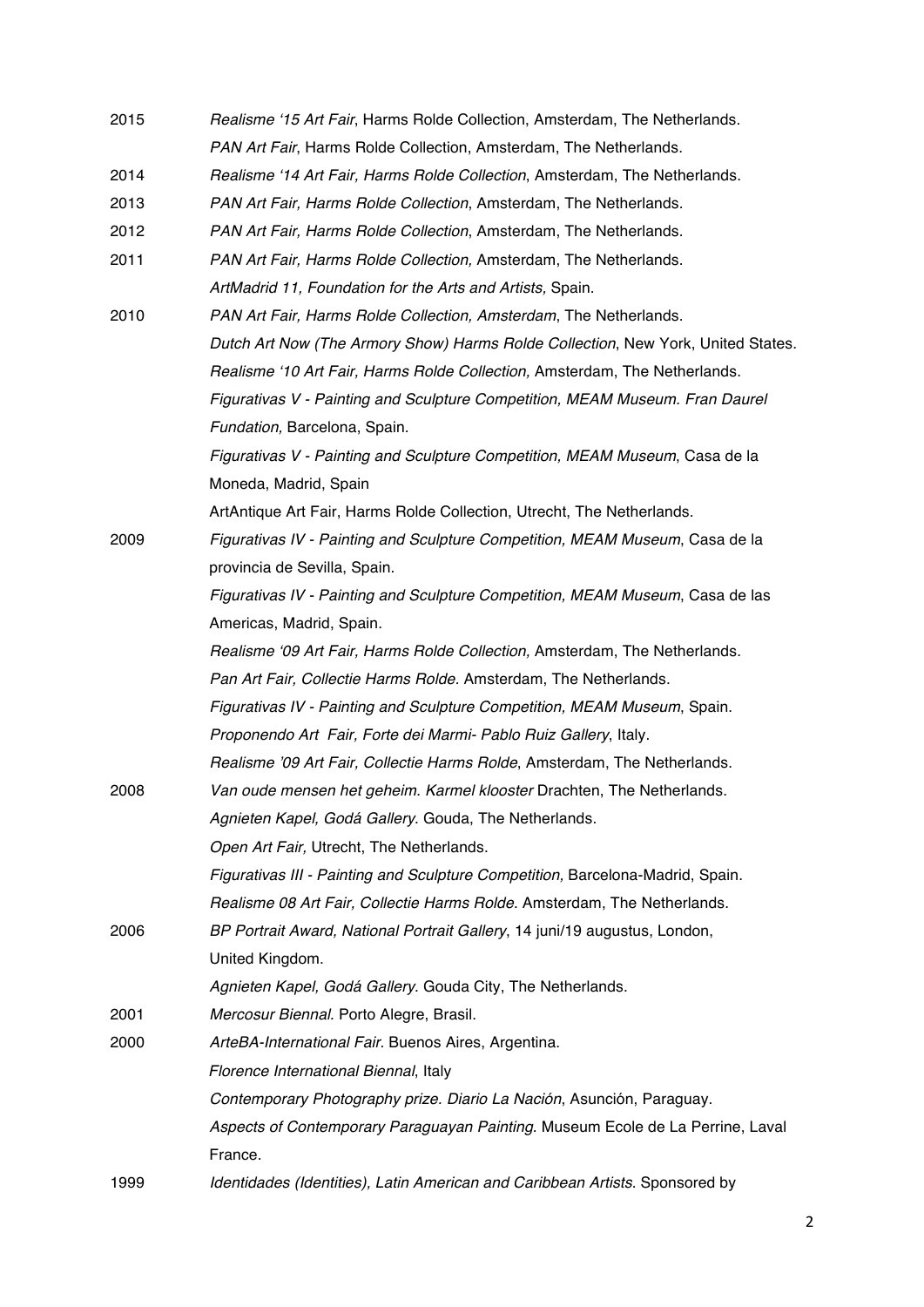|      | IAD Bank, Passage de Retz - Paris, France.                                               |
|------|------------------------------------------------------------------------------------------|
| 1998 | Palazzio Santa Crocce. Rome, Italy.                                                      |
|      | El Mito Real - IV Aparición. C.C. Recoleta, Buenos Aires, Argentina.                     |
|      | Estandarte '98. Tijuana, México.                                                         |
| 1997 | Objects - Eight Mercosur Artists. Galería Belmarco, Asunción, Paraguay.                  |
|      | 1st Inter-Parliamentary Biennial of Mercosur. Montevideo, Uruguay.                       |
| 1996 | Teko. Maison de L'Amerique Latine, Paris, France.                                        |
|      | El Mito real- Manifiesto (The Real Myth-Manifest). Fundación Alberto Elía, Buenos Aires, |
|      | Argentina.                                                                               |
|      | El Mito Real II (The Real Myth). Palais de Glace, Buenos Aires, Argentina.               |
|      | 4th Cuenca Biennial, Ecuador.                                                            |
|      | Objects - Eight Mercosur Artists. Salas OEA, Buenos Aires, Argentina.                    |
| 1995 | Painting, drawing and sculpture from Latin America. Selections from the IAD Bank.        |
|      | Washington, Salisbury, Maryland. United States.                                          |
| 1994 | 9th Ibero American Biennial-Domec Engravings. Palacio de Bellas Artes, México City.      |
|      | Three Paraguayan Artist. Galería Latina. Montevideo, Uruguay.                            |
|      | Manifestaciones culturales del Paraguay. Lisboa, Portugal.                               |
|      | Opening of Museo de las Artes. Universidad de Guadalajara, México.                       |
|      | El Mito real (The Real Myth). C.C. Recoleta, Buenos Aires, Argentina.                    |
|      | Martel Biennial, Special guest. Asunción, Paraguay.                                      |
| 1993 | Otium Prize. C.C. Recoleta, Buenos Aires, Argentina.                                     |
|      | Gunther Prize. CAYC, Buenos Aires, Argentina.                                            |
|      | Very Special Arts International, Washington DC, United States.                           |
|      | Expo-feria '93. Asunción, Paraguay.                                                      |
|      | Nolix anit negra grabado (Engravings). C.C. Recoleta, Buenos Aires, Argentina.           |
|      | Florida Art Triennial. Museo vivo - Arte Contemporáneo, Santiago, Chile.                 |
| 1992 | New Image for an Ancient America". Palais de glace, Buenos Aires, Argentina.             |
| 1991 | El viaje (The Journey). C.C. de la Ciudad, Asunción, Paraguay.                           |
| 1990 | First Latin American Encounter. San Luis, Argentina.                                     |
|      | Salón Nacional de Dibujo. Buenos Aires, Argentina.                                       |
|      | Martel Prize, Asunción, Paraguay.                                                        |

# **AWARDS**

| 2015 | Nominated with Costa Dulce, by Premios Platino, for the best Iberoamerican films, Spain. |
|------|------------------------------------------------------------------------------------------|
| 2014 | Nominated with Costa dulce, by the Premios Fenix, for the best Iberoamerican films,      |
|      | Mexico City, Mexico.                                                                     |
| 2012 | Dienst kunst en Culture-Rotterdam, fund for Costa Dulce production. The Netherlands.     |
| 2011 | Jury Award-Special Mention, Il Babel Film Festival, Italy.                               |
|      | Fondec, Audiovisual production fund for Costa Dulce. Paraguay.                           |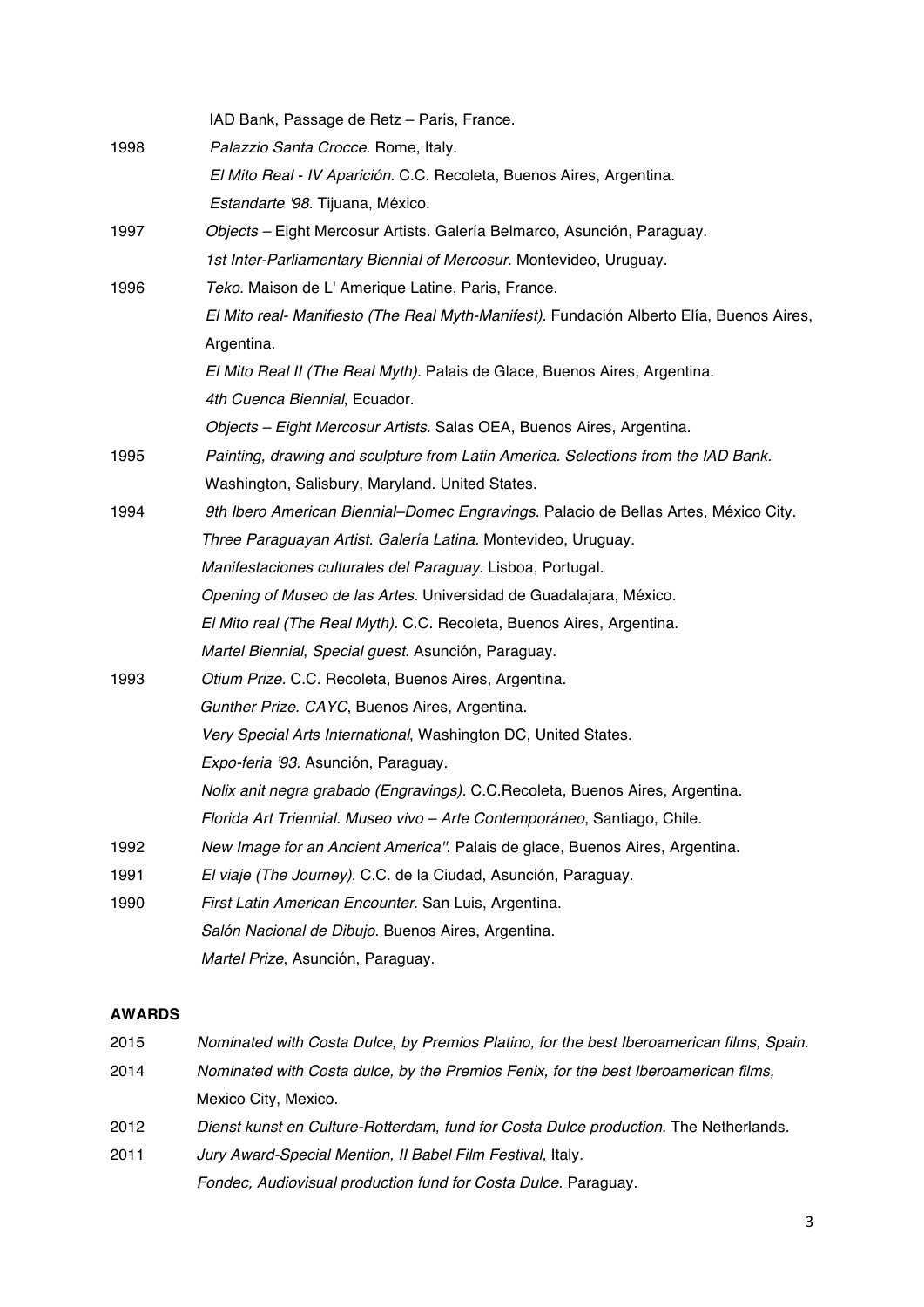| 2010 | 1st Prize by V Figurativas Painting and Sculpture Competition, Meam Museum,              |
|------|------------------------------------------------------------------------------------------|
|      | Barcelona, Spain.                                                                        |
|      | Sica Prize for Novena. Best film from Latin American, IFFMar del Plata, Argentina.       |
| 2009 | Selected by the IV Figurativas Painting and Sculpture Competition, MEAM Museum,          |
|      | Barcelona, Spain.                                                                        |
| 2008 | Honorary Mention, IV Figurativas Painting and Sculpture Competition, MEAM Museum,        |
|      | Barcelona, Spain.                                                                        |
| 2006 | Selected in the shortlist, BP Award, National Portrait Gallery, London, United Kingdom.  |
| 2005 | Selected by the CBK, Rotterdam Artists Centre. Project; From the Oral to the Light Myth. |
|      | The Netherlands.                                                                         |
|      | Fondec, Audiovisual production fund for Novena, Asunción, Paraguay.                      |
| 2000 | Fondec, Audiovisual production fund for Miramenometokéi. First feature film, Asunción,   |
|      | Paraguay.                                                                                |
| 1999 | Matisse Award. Honorary Mention, French Embassy, Asunción, Paraguay.                     |
| 1998 | The International Fellowship Granted by the USIA and the Mid American Art Alliance       |
|      | Program 97/98. United States.                                                            |
| 1995 | 1st Prize "Década de las poblaciones indígenas" Museo Nacional de Bellas Artes,          |
|      | Asunción, Paraguay.                                                                      |
| 1993 | 1st Prize (PY) – Painting Award. Expofamilia, Asunción-San José, Costa Rica.             |
|      | Special Mention, Painting and Engraving. 3rd Biennial of Young Art, Buenos Aires,        |
|      | Argentina.                                                                               |
| 1992 | 2nd Prize - Painting Award. Martel Biennial, Asunción, Paraguay.                         |

## **COLLECTIONS**

MEAM, Museo Europeo de Arte Moderno y Contemporáneo, Barcelona, Spain. Rijksuniversiteit Groningen, Portrait Museum. The Netherlands Harm Rolde Collectie, Groningen, The Netherlands Inter-American Development Bank. IDB Cultural Center, Washington DC, United states. Maisón de L' Amerique Latine, Paris, Francia. Universidad del Norte, Asunción, Paraguay. His paintings can also be found as part of private collections in; Paraguay, Argentina, Uruguay, Brazil, The United States, France, Switzerland, Spain and The Netherlands.

# **FESTIVALS SCREENINGS**

2014 <sup>5ª</sup> Muestra de Cine de América Latina | Casa de America Latina, Lisboa. AFI Latin American Film Festival – Selección Oficial 3er Festival Internacional Unasur Cine – Competencia Internacional 44th International Film Festival Rotterdam I Selección oficial-Spectrum, The Netherlands.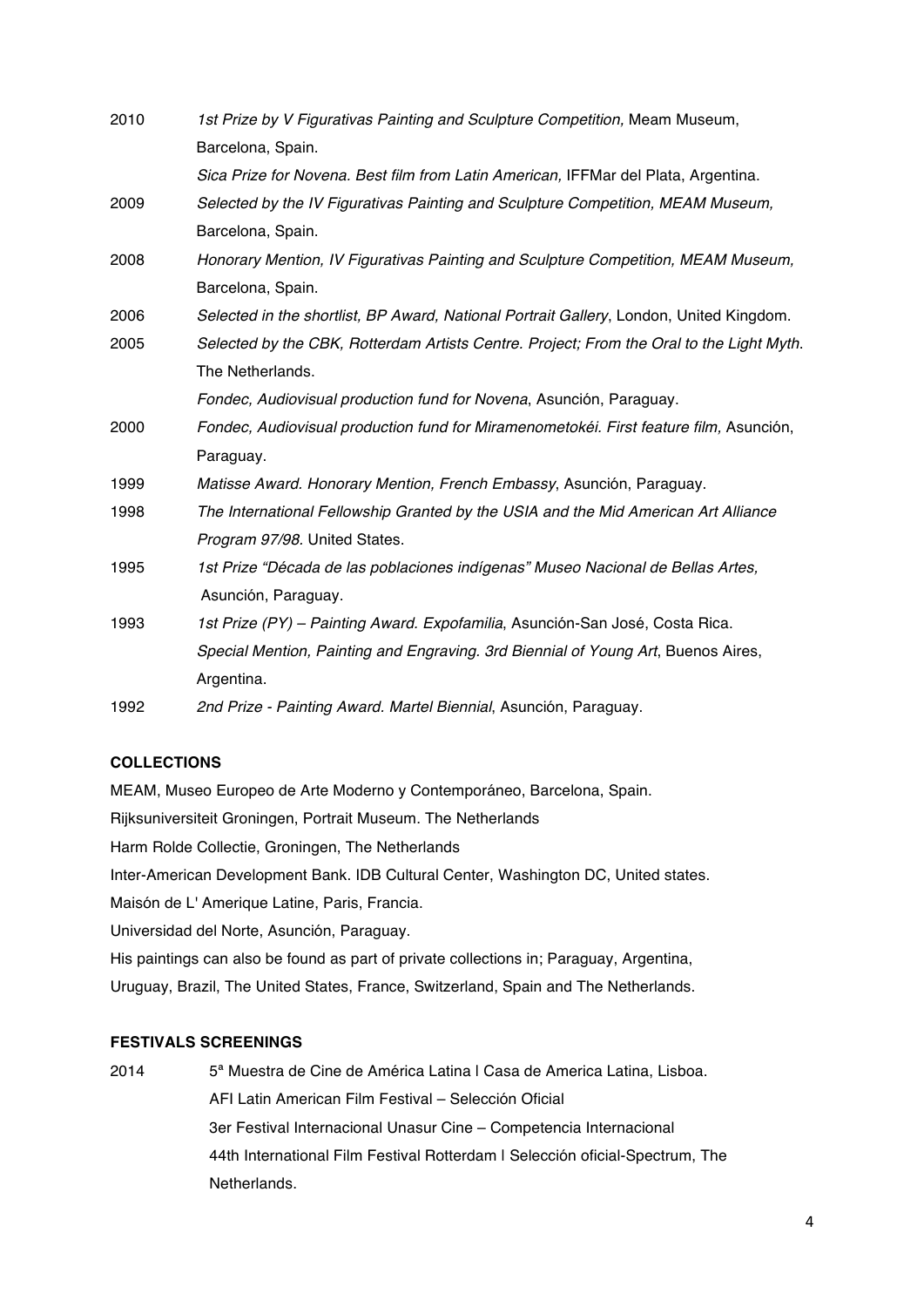| 2013 | 28 Festival internacional de Cine de Mar del Plata, Argentina.                    |
|------|-----------------------------------------------------------------------------------|
| 2012 | Auditorio del Hospital Nacional de Itauguá Guazú, Paraguay.                       |
|      | Teatro Municipal Ignacio E. Pané, Asunción, Paraguay.                             |
|      | Filmfest Cine Latino, Heidelberg / Mannheim, Germany.                             |
|      | Cine Latino 2012 – Tübingen, Stuttgart, Freiburg, Germany.                        |
|      | 28 th Chicago Latino Film Festival, United States.                                |
|      | 30th Fajr International Film Festival, Tehran, Iran.                              |
| 2011 | Il Babel Film Festival, Corcega, Italy.                                           |
|      | Días de América Latina, Vilnius, Lithuania.                                       |
|      | 4 Kino Latino Köln, Ludwig Museum, Germany.                                       |
|      | 26th Film Fest Osnabrück,                                                         |
|      | 27th Warsaw Film Festival, 2011                                                   |
|      | Vitrina, 19th Filmfest Hamburg, 2011                                              |
|      | Competencia Latinoamericana - FIDOCS 2011 Santiago, Chile.                        |
|      | Official Competition - 16th Festivalissimo Montreal, Canada.                      |
|      | Panorama Latinoamericano - FICCMéxico 2011 Ciudad de México, Mexico.              |
|      | Bright Future - 40th International Film Festival Rotterdam, 2011                  |
| 2010 | Vanguardias - 32 Festival Internacional del Nuevo Cine Latinoamericano, Cuba.     |
|      | International Competition - 32nd Festival des 3 Continents Nantes, 2010           |
|      | Competencia Latinoamericana - 25 Festival Internacional de Cine de Mar del Plata, |
|      | 2010                                                                              |
| 2008 | 18 Semana de cine experimental de Madrid, Spain.                                  |
| 2005 | Ibertigo 2005, Las Palmas, Gran Canarias, Spain.                                  |
|      | Muestra Iberoamericana, Río de Janeiro, Brasil.                                   |
|      | Festival Internacional de cine de Brasilia, Brasil.                               |
| 2004 | Festival de Cine Internacional de Bratislava, Eslovenia.                          |
|      | 4to Festival de cine Latinoamericano, Bad Endorf, Germany.                        |
|      | La 7° Arte Latinoamericana, Roma, Italy.                                          |
|      | I Festival de Tres Fronteras, Argentina, Brasil y Paraguay.                       |
| 2003 | I Festival de Cine Iberoamericano de Viena, Austria.                              |
|      | I Festival de Cine Latinoamericano, Buenos Aires, Argentina.                      |
|      | XVIII Festival de Cine Latinoamericano de Trieste, Italy.                         |
|      | Il Festival Internacional de Cine de Cuenca, Ecuador.                             |
|      | 9 Festival de Cine Latinoamericano, Washington D. C. United States.               |
|      | 1er. Festival de Cine Pobre Gibara, Cuba.                                         |
|      | 15èmes Recontres Cinemas d'Amérique Latine de Toulouse, France.                   |
|      | 19th Chicago Latino Film Festival, United States.                                 |
| 2002 | 10 Festival Internacional de Cine de asunción, Paraguay                           |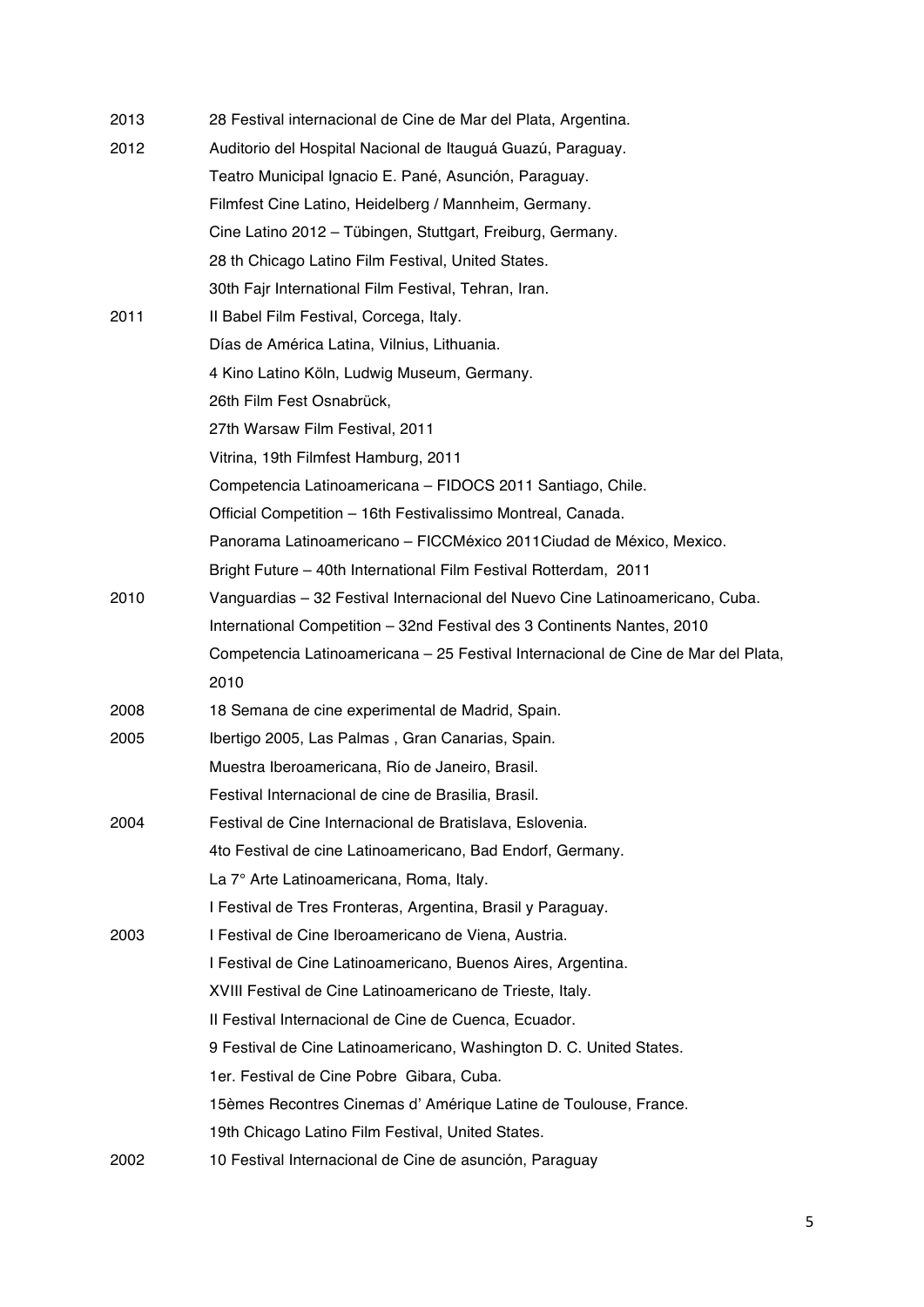### **SELECTED BIBLIOGRAPHY**

## **2009**

Bittar, Carlos. "Ups and downs of a Collar" Photography. Catalogue presentation of "Recent work/ Monocromo gallery" July, Asunción.

## **2006**

Giuffré, Héctor. "Enrique Collar, space and time concerns" Catalogue presentation of "From de oral myth to the light myth". Goda Gallery, Amsterdam, March-April.

#### **2002**

Gallarini Sienra, Valeria. "Artista con mundo propio" Noticias, Juni 9, Asunción.

## **2000**

Almada, Adriana. "La quimera de la identidad; relatos de un Paraguay esquivo". Catalogue Arte Pesentation BA2000 Buenos Aires, and Diario La Nación, 4 Augustus, Asunción.

Medina, Nancy. "Un bicho raro de la plástica". Vea y Lea Magazine, Asunción.

Díaz de Vivar, María. "La ironía de hacer arte, en todo caso". Tiempos del mundo, arte y cultura. 10 August, Asunción.

### **1998**

Página 12. "Tres opiniones para tres artistas". Special supplement presentation; "el mito real IV aparición". Juny, Buenos Aires.

Torres Vicky. "Secuences of an eternal present". Catalogue presentation of "Encaramado a mi quimera" August, Asunción.

Noé, Luis Felipe. "The eye of Enrique Collar". Catalogue presentation of "Encaramado a mi quimera" August, Asunción.

Romero, Elvio. "Collar-color" Catalogue presentation of "Encaramado a mi quimera" August, Asunción.

### **1997**

González Real, Osvaldo. "On the works of art of Enrique Collar: "Our Peoples Still Wait." Última Hora, June, Asunción.

Torres, Vicky. "Tres lenguajes". Catalogue presentation for the 1<sup>st</sup> Inter-Parliamentary Biennial of MERCOSUR. Bienal interparlamentaria del Mercosur. October and December, Asunción/Montevideo.

## **1996**

Roa Bastos, Augusto. (Writer, award Cervantes) "The reality of Myth." March, Catalogue "De duendes, santos y diablos", Palace de glace, Buenos Aires.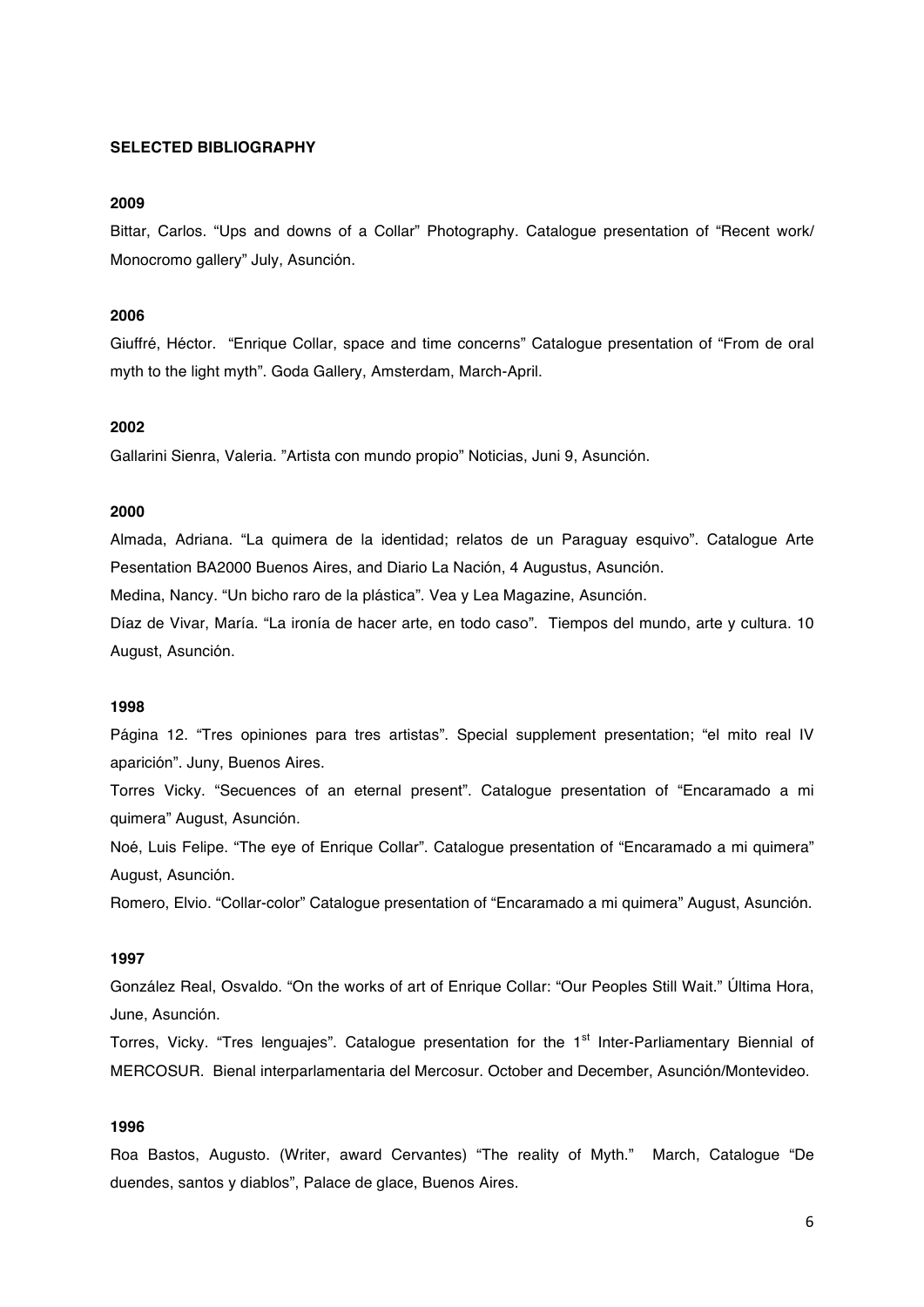Saguier, Ruben Bareiro. "Teko" Catalogue presentation, May, Paris.

#### **1995**

González Real, Osvaldo. "Collar's work". Catalogue presentation for "La pintura después de la pintura", National Museum of Fine Art and Belmarco gallery. November. Asunción.

De Tami, Laura. "Collar's work". Catalogue presentation for "La pintura después de la pintura", National Museum of Fine Art and Belmarco Gallery. November. Asunción.

De Tami, Laura. "An anti-classical representation". Última Hora; shows and cultural activities. 25 January, Asunción. Vea y lea, magazine. "The Myths of his land", Asunción.

## **1994**

Vision, Magazine. "Paraguay rescues its expressions and projects them. Currency of a traditional art" 16 to 31 May, USA.

Noé, Luis Felipe. "The bounties of bad light". Catalogue presentation of the Group "The real mith". Cultural Center Recoleta, September, Buenos Aires.

Torres, Alfredo. "With Enrique Collar. A visual narration". Brecha; 15 July, Montevideo.

Félix, Ángel. "Other sensibilities: Reflections on Paraguayan Contemporary Art". Essay for the catalogue "Other sensibilities", USA.

#### **1993**

Prieto, Juan Manuel. "Pilgrims". Catalogue Presentation, Asunción. De Guarania, Félix. "Collar's pilgrims" Catalogue Presentation, Asunción.

#### **1992**

Cernadas Quesada, Alfredo, (The Buenos Aires Herald). Catalogue "Under the south american sun" Presentation, Asunción.

Rodríguez Alcalá, Javier. "Globality and expresion, recent paintings by Enrique Collar". Catalogue "Under the south american sun" Presentation, Asunción.

Sosa Rabito, Carlos. "Under the south american sun in Enrique Collar's paintings". ABC color; Art and shows. Saturday 14 November, Asunción.

Peña Gill, Julio Eduardo. "Hallucinating latin american Paraguay" Noticias, Art and Shows, Asunción. Lugo, Emilio. "The aesthetics of daily routine". ABC color; Cultural supplement, Sunday 18 October, Asunción.

#### **1991**

Prieto, Juan Manuel. "What I' paint is my people". Última Hora; Correo semanal, Saturday 6 July, Asunción.

Rodríguez Alcalá, Javier. "Anecdotes...without anecdote" ABC color; Art and shows, Asunción. Loma, Borja. "Collar: Modernity and classicism." Noticias, Asunción.